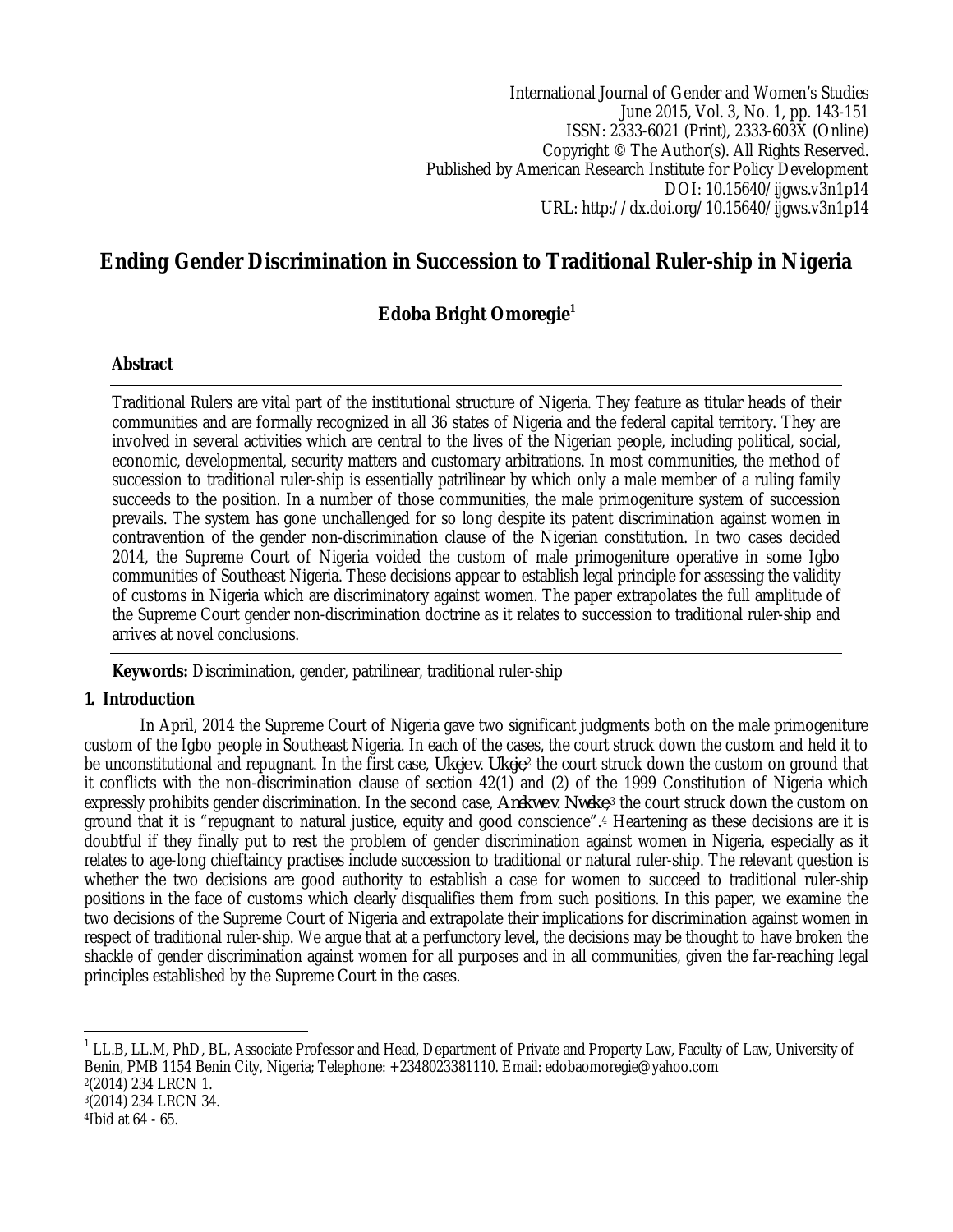However, there appear to be some sticking points whether the decisions are applicable to women's claims to traditional ruler-ship whenever such claims do arise. This dilemma may be due to the proper construction of the derogation portion of the non-discrimination clause in the 1999 Constitution of Nigeria which might be thought to affect such chieftaincy claims. However, it would be further argued that unless the Supreme Court's nondiscrimination doctrine is interpreted as constrained by the derogation portion to exclude women's claim to traditional ruler-ship, a woman can now stake a sustainable claim to traditional ruler-ship having regard to the principles established in the *Ukeje* and *Anekwe* decisions. The paper is organized as follows: in the next rubric we outline the title of traditional ruler and its relevance in Nigeria. We note the recognition accorded traditional rulers and the strategic role they continue to play despite the intervention of colonial and post colonial rule. We also discuss the customary methods of succession to the position and their gender based nature. In the third rubric, we examine the nondiscrimination clause of the 1999 Constitution and the Supreme Court doctrine endorsing the clause. In the fourth rubric, we expound the scope of the doctrine to succession to the position of traditional ruler using the principle established in the *Ukeje* and *Anekwe* decisions. Here, we also offer a critique of the derogation provisions in the nondiscrimination clause of the 1999 Constitution and query its limitations on the Supreme Court doctrine. In the fifth and final rubric, we conclude.

#### **2. Traditional Ruler-Ship in Nigeria**

Before Nigeria came under British Colonial rule, the various communities of the country were governed by one form of traditional institution or the other. Of the various traditional institutions, the system of kingship rule was far more prevalent and applicable (Lloyd, 1960, Afe & Adubuola, 2009, Amusa & Ofuafo, 2012, Idonije, 2008, Misawa, 2006). Succession to the position of a king was essentially patrilinear and usually founded on family ancestry. Only a male member of a ruling house could succeed to the position through the system of male primogeniture or other defined customary method. The Yoruba people of Southwest Nigeria and most communities in Northern Nigeria generally practised the method of choosing a qualified member of a ruling house (Salami, 2006, Lenshie & Ayokhai, 2013). The Edo people of Midwest Nigeria mainly practised the system of male primogeniture (Edo, 2008). Among the Igbo people of Southeast Nigeria, gerontocracy appeared to have been prevalent (Onyeozili & Ebbe, 2012, Muo & Oghojafor, 2012). The eldest man in the community usually emerged as head of a council, but often without the overriding and commanding force of a king. Hence, the system has been described as egalitarian in nature (Adegbulu, 2011). During the colonial period, traditional ruler-ship was preserved in existence. The colonial government did not distort the method of succession nor did it alter their gender-based nature. It was perhaps only in Igbo land that the colonial government introduced a new system of traditional ruler-ship with the creation of the position of Warrant Chief. By the new system, the previous system of traditional ruler-ship largely based on gerontocracy was discarded. Instead, the Colonial government appointed individuals who double as head of a native court and head of the community through a warrant conferring such enormous authority. The appointment was often made without reference to members of the community (Adegbulu, 2012).

Traditional ruler-ship has survived in the post-colonial period, although without much of the influence wielded by traditional rulers. One writer has remarked that this action has created the invidious situation whereby traditional rulers and the relatively organized customary institution of administration have been made irrelevant since the colonial days to contemporary Nigeria (Idonije, 2008). Thus, unlike the pre-colonial period, traditional rulers no longer have overriding authority or any authority whatsoever in land tenure. On the contrary, in the colonial era, many traditional systems of land tenure and administration were recognized by the colonial administration subject to the overriding interest of the colonial government. For instance, in Benin the Oba was still able to sustain the traditional system which confers the status of a trustee over all land in Benin on him for the overall benefit of the Benin people. As a result, the Oba had final customary law authority to make grant of ownership over land after necessary formalities. Needless to say, this was with deference to the overriding powers of the colonial government, which could declare any area crown land and make grant thereof (Kirk & Adokpo-Migan, 1994). The authority of traditional rulers over land tenure was finally abrogated along with other system of land tenure in 1978 when the military administration promulgated a degree which effectively vested ownership of land in the states on their Governors as trustees of the land.<sup>5</sup>

 $\overline{\phantom{a}}$ <sup>5</sup>See Section 5, Land Use Degree 1978 a law preserved in existence by section 315 (5) (d) of the 1999 Constitution of Nigeria.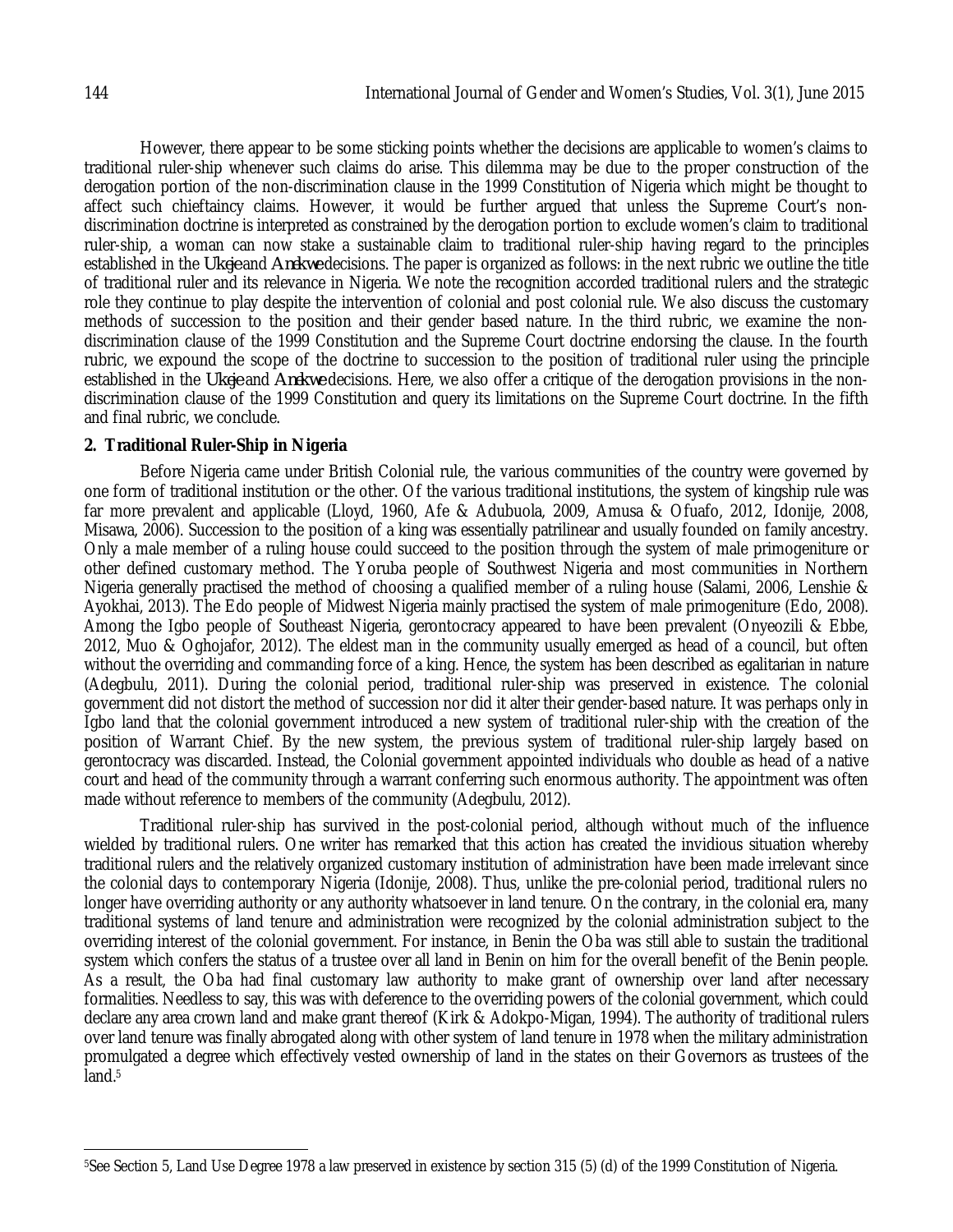Despite this diminution, traditional ruler-ship institution has remained a significant part of the social, political and cultural lives of the Nigerian people and continues to be revered due to the enormous roles traditional rulers still play in their respective communities and in the country as a whole. They are known to play active role in rural development (Agalamanyi, 2009). They are known to be politically influential and their support or lack of it could affect the political fortunes of politicians (Amusa & Ofuafor, 2012, Reed, 1982). They are known to be quite effective in preventing and managing social conflicts (Nweke, 2012). Indeed, conflicts over chieftaincy and land tenure based on traditional claims could have very serious adverse effect on the peace and order of communities almost to the point of overwhelming government security capability (Nlerum, 2011). They play significant role in resolving civil disputes over land, marriage, succession, chieftaincy and sundry matters. Their role in resolving civil disputes has received judicial endorsement through the Supreme Court of Nigeria by the Court's affirmation of the validity of customary arbitration conducted by traditional rulers.<sup>6</sup> To be sure, traditional rulers are fully recognized authorities in Nigeria even by statute. For instance, in the former Bendel State of Nigeria (now Edo and Delta States), under the Traditional Rulers and Chiefs Edict of 1979, a law which still applies in both states, traditional ruler-ship institution is given full recognition as an integral part of the customary way of life of the people.<sup>7</sup> In that statute, a traditional ruler is recognized as such where a declaration is made in writing by a traditional council in the affected community which regulates the selection of a person to be the holder of a traditional ruler title.<sup>8</sup> Under the said law, a person shall qualify as candidate to fill a traditional title if proposed by a ruling house; or if by succession based on age, he is the oldest person qualified in accordance with customary law; or where succession is based on a hereditary system, he is the person entitled under customary law to succeed to the title.9 The Edict also tacitly recognizes succession to traditional ruler title through the primogeniture system when in section 16(1) it provides for appointment of a regent "where a traditional title which is hereditary by primogeniture is vacant and the heir-apparent to the title is a minor". In reality, succession to most traditional ruler titles in the former Bendel State and across the country is not just by primogeniture but by male primogeniture. Thus, only the eldest surviving male child of the immediate past traditional ruler is qualified to succeed to the throne. This system is fully entrenched among the Benin people of present Edo State (Edo, 2008, Yakubu, 2005). Even in other methods of succession listed in the Edict, only a male can qualify for selection as traditional ruler recognized by the law (Akinfenwa, 2014).

## **3. The Non-Discrimination Clause of the Constitution and the Supreme Court Doctrine**

Fundamental rights guarantee became a feature of Nigeria's constitutional framework following the recommendation of the Sir Henry Willink Commission of 1959 (Ekwueme, 1999). The commission recommended their inclusion as one of the ways of assuaging the fears of the minority groups in Nigeria against the likelihood of dominance by the three major ethnic groups in the run-up to the country's attainment of independence from British Colonial rule. Thus, in the 1960 Independence Constitution, the third chapter was especially devoted to setting out certain fundamental rights guaranteed by the constitution. One of such rights was the right to non-discrimination. Nonetheless, in listing the nature of discrimination abolished by the constitution, gender as a protected category was not listed. Section 27 (1) (a) of the said constitution guaranteed the right to freedom from any restriction or disability for a citizen of Nigeria where the cause of discrimination is founded on the citizen being of a "particular community, ethnic group, place of origin, religion or political opinion". Section 28 (1) (a) of the same constitution further guaranteed the right of a Nigerian from gaining a privilege or advantage over other Nigerians on account of being a "particular community, ethnic group, place of origin, religion or political opinion".<sup>10</sup> These provisions where reproduced in the 1963 Constitution.<sup>11</sup>

 $\overline{a}$ 

<sup>6</sup>See *Agu v. Ikewibe* [1991] 3 NWLR (Pt. 180) 358;*Ohiheri v. Akabeze* [1992] 2 NWLR (Pt. 221) 1; *Eke v. Okwaranyia* [2001] 4 SC (Pt II) 71.

<sup>7</sup>See Edict no. 16 of 1979.

<sup>8</sup>Ibid, Section 3 (1).

 $9$ See Section 13 (1) a – d of Edict no. 16 of 1979.

<sup>10</sup>It is important to note that the use of the word "he" in the section includes "she". Therefore women are definite beneficiaries of the freedom. See section 14 (a) of the Interpretation Act Cap I23, Laws of the Federation of Nigeria, 2004, which provides that where a section introduces a masculine word it includes the female gender.

<sup>11</sup>Section 27 (1) (a), 1960 Constitution and section 28 (1) (b), 1963 Constitution.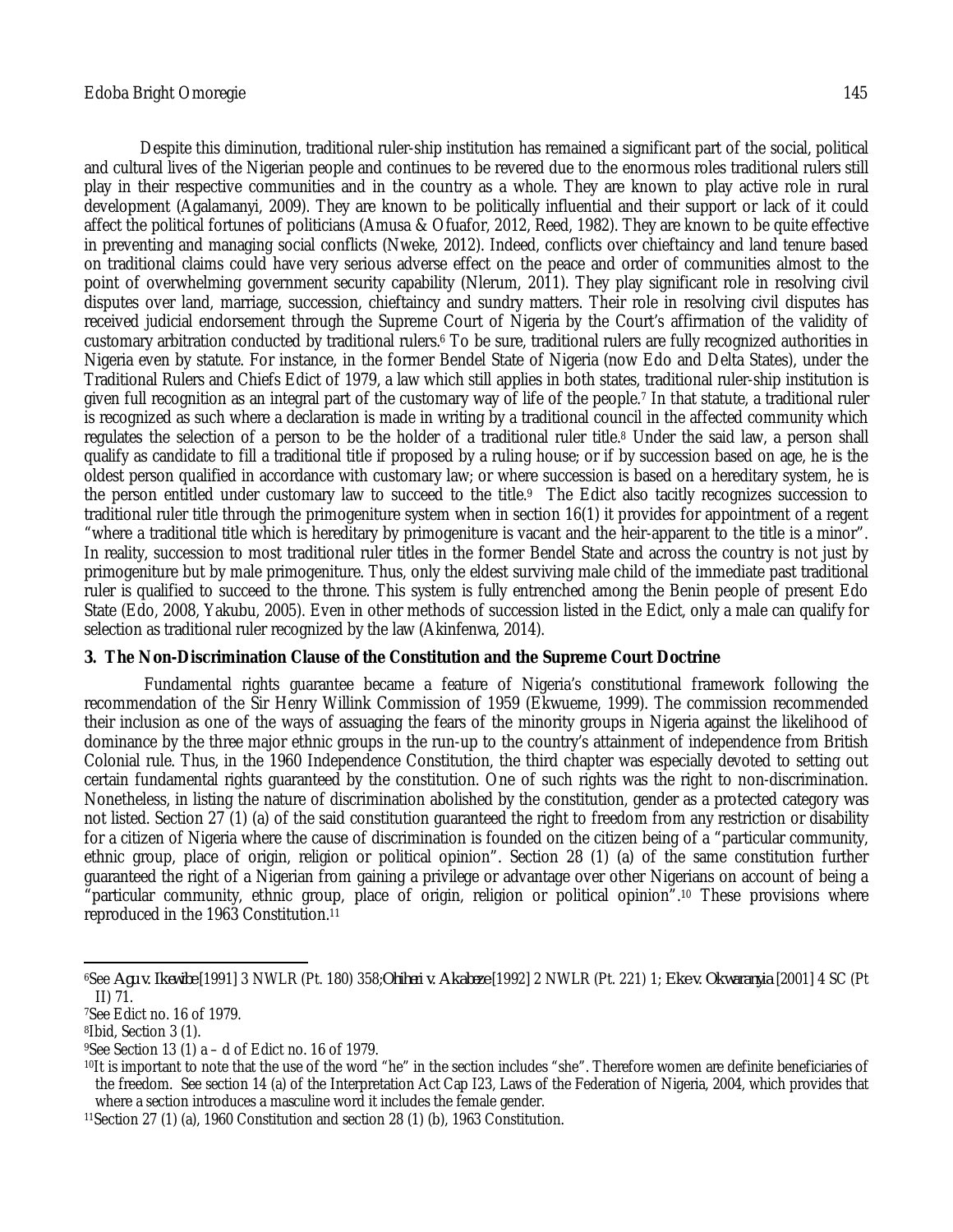In the 1979 and 1999 Constitutions, similar freedoms have been guaranteed but with the significant inclusion of "sex" as a protected category. It is noteworthy that in addition to the above guarantee against discrimination, all constitutions of Nigeria from 1960 till date have made general provision guaranteeing freedom from being subjected to disability or deprivation merely on account of circumstances of birth. For clarity, it is important to set out the full amplitude of the non-discrimination clause of the current constitution of Nigeria. Thus, section 42 (1) (a) (b) and (2) of the 1999 Constitution provide as follows:

42(1) A citizen of Nigeria of a particular community, ethnic group, place of origin, sex, religion or political opinion shall not, by reason only that he is such a person:-

- (a) be subjected either expressly by, or in the practical application of any law in force in Nigeria or any executive or administrative action of the government, to disabilities or restrictions to which citizens of Nigeria of other communities, ethnic groups, places of origin, sex, religion or political opinions are not subject; or
- (b) be accorded either expressly by, or in the practical application of any law in force in Nigeria or any such executive or administrative action, any privilege or advantage that is not accorded to citizens of Nigeria of other communities, ethnic groups, place of origin, sex, religions or political opinion.

(2) No citizen of Nigeria shall be subjected to any disability or deprivation merely by reason of the circumstances of his birth.

For a fairly long time, this provision was not decided on by the Supreme Court of Nigeria as no matter came directly before it on the proper scope of the section. However, the Court of Appeal which is immediately subordinate in hierarchy, in a few cases, has had the opportunity to decide on discrimination on ground of sex. The cases of *Mojekwu v. Mojekwu,*12*Muojekwu v. Ejekime*13 and *Timothy v. Oforka*14 are particularly noteworthy. In each of the cases, the Court of Appeal considered the validity of customs which discriminated against women and held them repugnant and unconstitutional having regard to the non-discrimination clause in section 42 of the 1999 Constitution. Instructively, however, when the *Mojekwu* case was appealed to the Supreme Court as *Mojekwu v. Iwuchukwu*, the court frowned on the aspect of the Court of Appeal decision which declared repugnant, unconstitutional and against the provisions of international instrument to which Nigeria is signatory, a custom of the Nnewi people of Southeast Nigeria which discriminates against the right of female children of a deceased man to inherit their father's property in the absence of a male sibling. Although the Supreme Court still held in favour of the Respondent on other grounds, however the court was of the view that the issue of repugnancy did not arise since the parties never canvassed the validity of the custom as a legal issue before the court. In a curious attempt to restrict the broad application of the Court of Appeal decision, Uwaifo JSC said:

I cannot see any justification for the court below to pronounce that the Nnewi native custom of oli-ekpe was repugnant to natural justice, equity and good conscience … the learned Justice of Appeal Court was no doubt concerned about the perceived discrimination directed against women by the said Nnewi 'oli-ekpe' custom and that is quite understandable. But the language used made the pronouncement so general and far-reaching that it seems to cavil at, and is capable of causing strong feelings against, all customs which fail to recognise a role for women. For instance the custom and traditions of some communities which do not permit women to be natural rulers or family heads. The import is that those communities stand to be condemned without a hearing for such fundamental custom and tradition they practise by the system by which they run their native communities.<sup>15</sup> The dictum of Justice Uwaifo appears to restrict the broad reach of the non-discrimination clause of the 1999 Constitution in two ways. First, it suggests that the clause is not to be raised *suo moto* (of its own accord) by any court of law where the issue has not been raised by a litigant. Second, even where such an issue of discrimination is raised especially in respect of all customs and traditions including those "of some communities which do not permit women to be natural rulers or family heads", the communities have to be heard since such customs are "fundamental custom and tradition" practised by them in running "their native communities". We are unable to agree with Justice Uwaifo's reasoning as it appears to be motivated more by atavistic sentiment than by the clear and unambiguous provisions of the nondiscrimination clause or established rules of justice administration recognized even by the Supreme Court itself.

 $\overline{a}$ <sup>12</sup>[1997] 7 NWLR (Pt. 512) 288.

<sup>13</sup>[2000] 5 NWLR (Pt. 657) 402.

<sup>14</sup>[2008] 9 NWLR 1091 204.

<sup>15</sup>[2004] All FWLR (Pt. 211) 1406. The Respondents, Mrs Theresa Iwuchukwu was substituted for her mother, Mrs Caroline Mojekwu, the original Respondent who died while the matter was pending.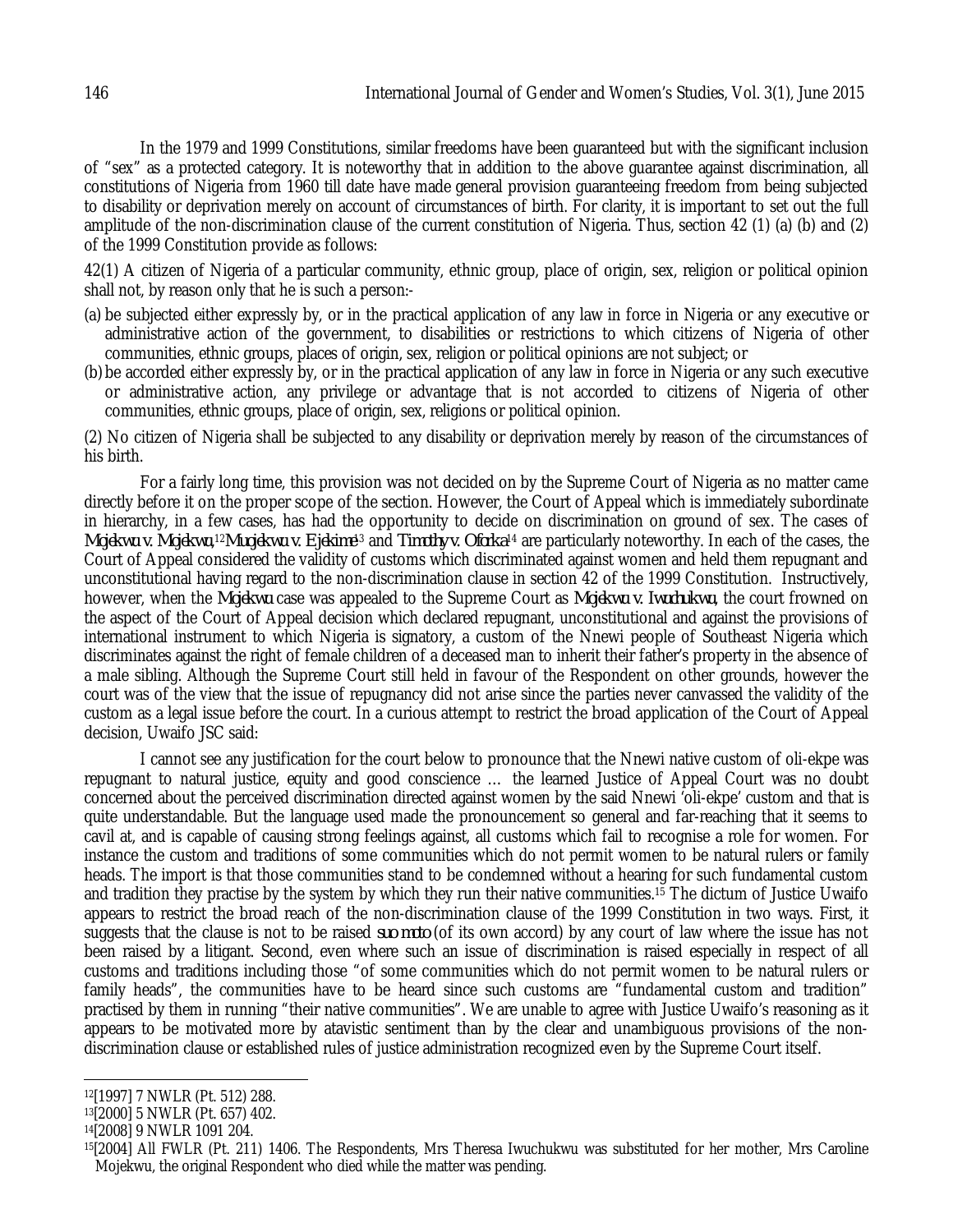In fairness to Justice Uwaifo, in a number of cases, the courts have urged against a judge unilaterally raising an issue and deciding on it without hearing parties. In one instance, the Supreme Court of Nigeria held "that on no account should a court of law raise a point *suo motu*, no matter how clear …. and proceed to resolve it one way or the other without hearing the other parties".<sup>16</sup> However, the same court in *Nkpuma v. State* held that it has power to raise an issue of law *suo motu* "not raised at the Court of Appeal and High Court if the end of justice will be served".<sup>17</sup> Obviously, the non-discrimination clause of the constitution is an issue of law, being a constitutional matter. Therefore, a court of law can of its own motion raise and determine the question of validity of customary law which is thought to violate the clause. On the second huddle placed by Justice Uwaifo, which requires hearing of affected community when an issue of discrimination of custom is raised, it is our view that this requirement is a strange importation into the unambiguous provision of the non-discrimination clause. The provision of section 42 of the constitution is quite clear. It does not admit of taking evidence from any community to, perhaps, justify or clarify the rationale of a custom which is patently discriminatory. It is a settled aspect of our justice system that in interpreting a constitutional provision, the literal meaning of the words used must be strictly applied, except to do so would lead to a manifest absurdity.<sup>18</sup> Since the non-discrimination clause is clear and does not admit of any absurdity of interpretation, a requirement to take and admit evidence to explain the purpose or otherwise of a discriminatory custom is unwarranted. Consequently, a custom which does not permit women to be "natural rulers" or "family heads", as posited by Justice Uwaifo need not be justified, explained or rationalized in any way even by hearing the affected community before its constitutionality is determined by a court of law, more so as such a custom seeks to restrict or disable a woman from attaining those positions simply because she is such a person. Such a custom cannot withstand the test of constitutionality, being discriminatory against a woman.

Any doubt about the full breadth of the non-discriminatory clause now appears to have been erased by *Ukeje* and *Anekwe* judgments which the Supreme Court decided in April 2014. Although neither of the cases directly touched on the issue of succession to traditional ruler-ship, the principles they affirmed and established bear on the proper implication of any customary law which restricts or disables women, including those that bar them from becoming traditional rulers simply because they are women (Okafor, 1993). The force of these Supreme Court decisions is premised on the extant law in Nigeria which prescribes that where a legal principle is endorsed by a superior court, it becomes the precedent on which a lower court decides a subsequent case based on the principle. Where in fact the decision is of the Supreme Court, all other courts have a strict judicial obligation to take the principle as conclusive on the matter unless the Supreme Court itself decides otherwise using clear parameters.<sup>19</sup> In explaining the rationale and the force of a legal principle decided by a court, the Supreme Court in *Adegoke Motors Limited v. Adesanya* held that earlier decisions establish principles and those decisions inspire and strengthen other subsequent decisions by the facts which framed the issues in the matter.<sup>20</sup> The principle established in a case is therefore not a mere trifle to be casually cast aside at the wimp of a court. It constitutes a judicial precedent, although not everything stated by a judge while deciding a matter constitutes a legal principle. Only those considered as the reason for the decision are relevant to establish biding legal principle. In light of the foregoing, it is now meet to set out the facts of the *Ukeje* and *Anekwe* decisions and the legal principle established by the Supreme Court in the two cases as they concern not merely the issue of gender discrimination in property, which the cases directly dealt with, but the broader issue of gender discrimination in respect of other matters, including succession to traditional rulership title or position which is the primary focus of this paper.

## **4. Traditional Ruler-ship Title and the Implications of Ukeje and Anekwe Decisions**

In *Ukeje*, the Respondent, as Plaintiff, filed a suit in the High Court of Anambra State of Nigeria stating that she is a daughter of one Lazarus Ukeje (deceased) and that her paternity was acknowledged by the deceased in his life time.

 $\overline{a}$ <sup>16</sup>*Abimbola v. Abatan* [2001] 9 NWLR (Pt. 717) 662. See also *Ugo v. Obiekwe* [1989] 1 NWLR (Pt. 99) 566 at 581.

<sup>17</sup>[1995] 9 NWLR (421) 505.

<sup>18</sup>*Amobi v. Nzegwu* [2014] 2 NWLR (Pt. 1392) 510 at 545-546.

<sup>19</sup>See *Johnson v. Lawanson* (1971) 1NMLR 380 and *Mobil Oil Ltd. v. Coker* (175) 3 SC 175 for instances where the Supreme Court overruled itself.

<sup>20</sup>See [1989] 3 NWLR (Pt. 109) 250 at 275.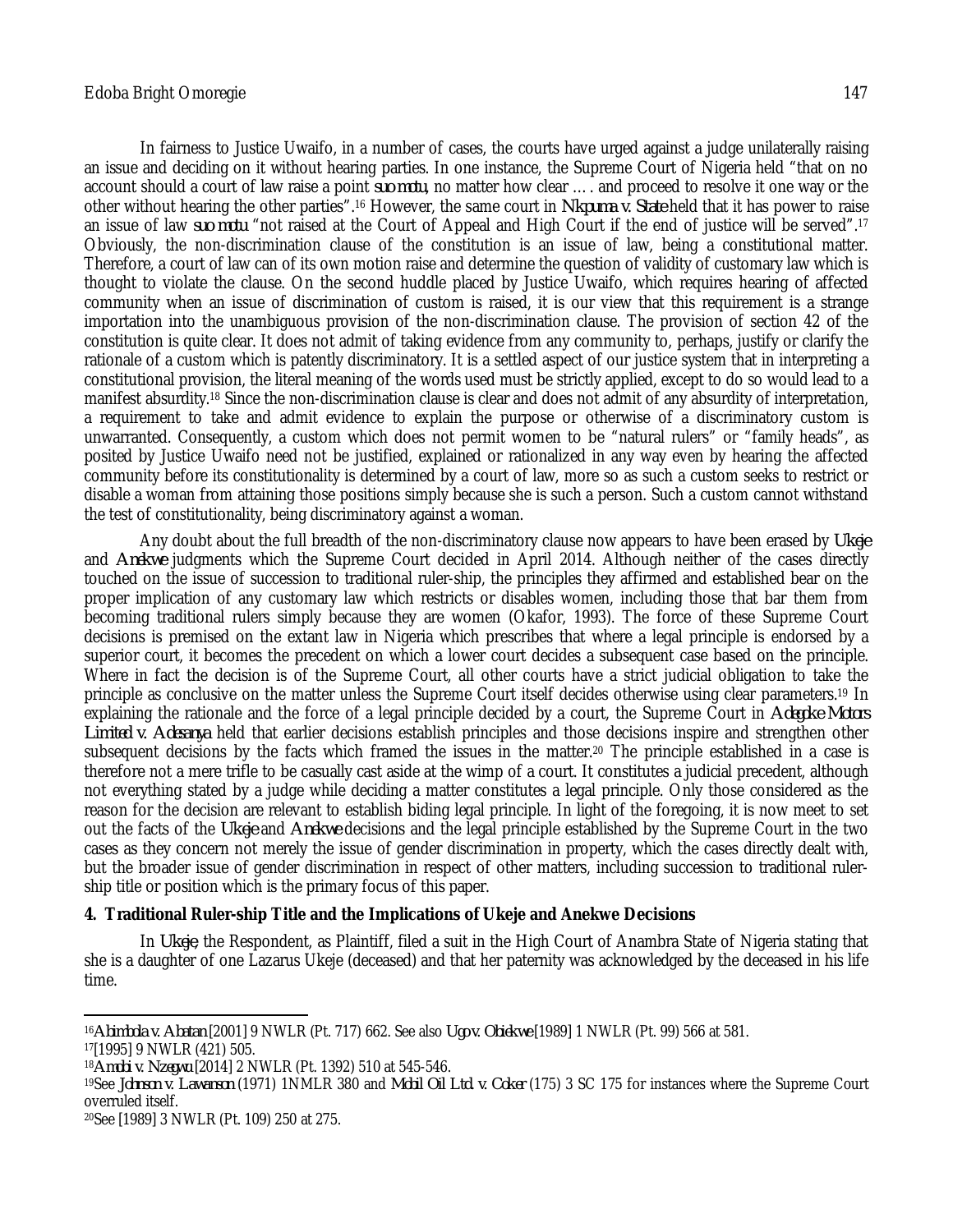She further contended that in her capacity as a daughter of the deceased, she is entitled to the estate or one of the persons entitled to the estate of the deceased. The Appellants opposed her assertion that she is a daughter of the deceased. At the lower court, the Appellant relied on the male primogeniture custom in Igbo-land which disentitles the Respondent to a share of the deceased estate, even if recognized as his daughter. The Respondent succeeded in both the High Court and in the Court of Appeal with both courts declaring the custom void. On further appeal to the Supreme Court, the apex court unanimously upheld the decisions of the two previous courts. Citing the nondiscrimination clause, the court declared (*per*, Rhodes-Vivour, JSC, who delivered the lead judgment):<sup>21</sup> No matter the circumstances of the birth of a female child, such a child is entitled to an inheritance from her late father's estate. Consequently the Igbo customary law which disentitles a female child from partaking in the sharing of her deceased father's estate is in breach of section 42(1) and (2) of the Constitution, a fundamental rights provision guaranteed to every Nigerian. The said discriminatory customary law is void as it conflicts with section 42(1) and (2) of the constitution.

#### On his part, Okoro, JSC also made the following remark:<sup>22</sup>

I also agree that by virtue of section 42(1) of the 1999 Constitution of the Federal Republic of Nigeria (then section 39(1) of the 1979 Constitution) any customary law which says or tends to suggest that a female child cannot inherit the property of her father is not only unconstitutional but also null and void. In *Anekwe*, the Appellant relied on the custom of Awka people also in Igbo-land which excludes female children from inheritance to their deceased father's estate. The Respondent's case was that her late husband was a beneficiary of family property and that upon his demise she and her children for the deceased (all female) were entitled to the deceased share of the family property. The Supreme Court upheld the decision of the lower court and declared the said custom of Awka people null and void as "to perpetuate such a practice as claimed in this matter will appear anachronistic, discriminatory and un-progressive. It offends the rule of natural justice, equity and good conscience".<sup>23</sup> It is important to point out that while the provision of section 42 (1) and (2) of the constitution was the basis upon which *Ukeje* was decided, the provision did not feature at all in *Anekwe* case. Rather, the latter case was decided on the basis of the stricture of "natural justice, equity and good conscience" the threshold of which is required to be passed by a custom before being accepted as valid in Nigeria.<sup>24</sup> Nonetheless, the Supreme Court reached a similar conclusion by upholding the right of a woman to the benefit of non-discrimination although on different premises. What is undoubtedly clear is that the Supreme Court has effectively established a principle of law which constitutes a judicial precedent voiding any customary law founded on gender discrimination or which seeks to restrict or disable a woman from any right on account of sex.

What impact does this principle then have on a claim of entitlement to a traditional rulers-ship position mounted by a woman? Given the entrenched system of traditional ruler-ship and the age long practise of gender discrimination against women for succession to such position, an inquiry into its discriminatory nature might appear a frightful endeavour. Yet, it is a necessary expedient to traverse the issue in order to clarify any possible doubt that might remain about the ambit of the Supreme Court non-discriminatory doctrine as it relates to human rights jurisprudence in Nigeria. Perhaps, it is the fear of the cultural opprobrium which a judicial pronouncement rendering void all vestiges of discrimination against women may elicit which forced Justice Uwaifo to try to limit the reach of the normative bar against all forms of gender discrimination against women.<sup>25</sup> We have already expressed the view that Justice Uwaifo's effort is an unsuccessful attempt in light of clear constitutional provisions and the applicable rules of the adjudicatory process in Nigeria which permits a court to raise an issue of law, including its constitutionality and decide on it without more. Despite the foregoing, there remains the nagging but significant question of what to make of the derogation clause in section 42 (3) of the constitution which provides as follows: Nothing in subsection (1) of this section shall invalidate any law by reason only that the law imposes restrictions with respect to the appointment of any person to any office under the State or as a member of the armed forces of the Federation or a member of the Nigeria Police Force or to an office in the service of a body corporate established directly by any law in force in Nigeria

<sup>22</sup>Ibid, p. 33.

 $24$  | bid.

 $\overline{a}$ 

<sup>21</sup>*Ukeje* (note 1 above) pp. 26-27.

<sup>23</sup>*Anekwe* (note 2 above) p. 65.

<sup>25</sup>*Iwuchukwu* (note 14 above).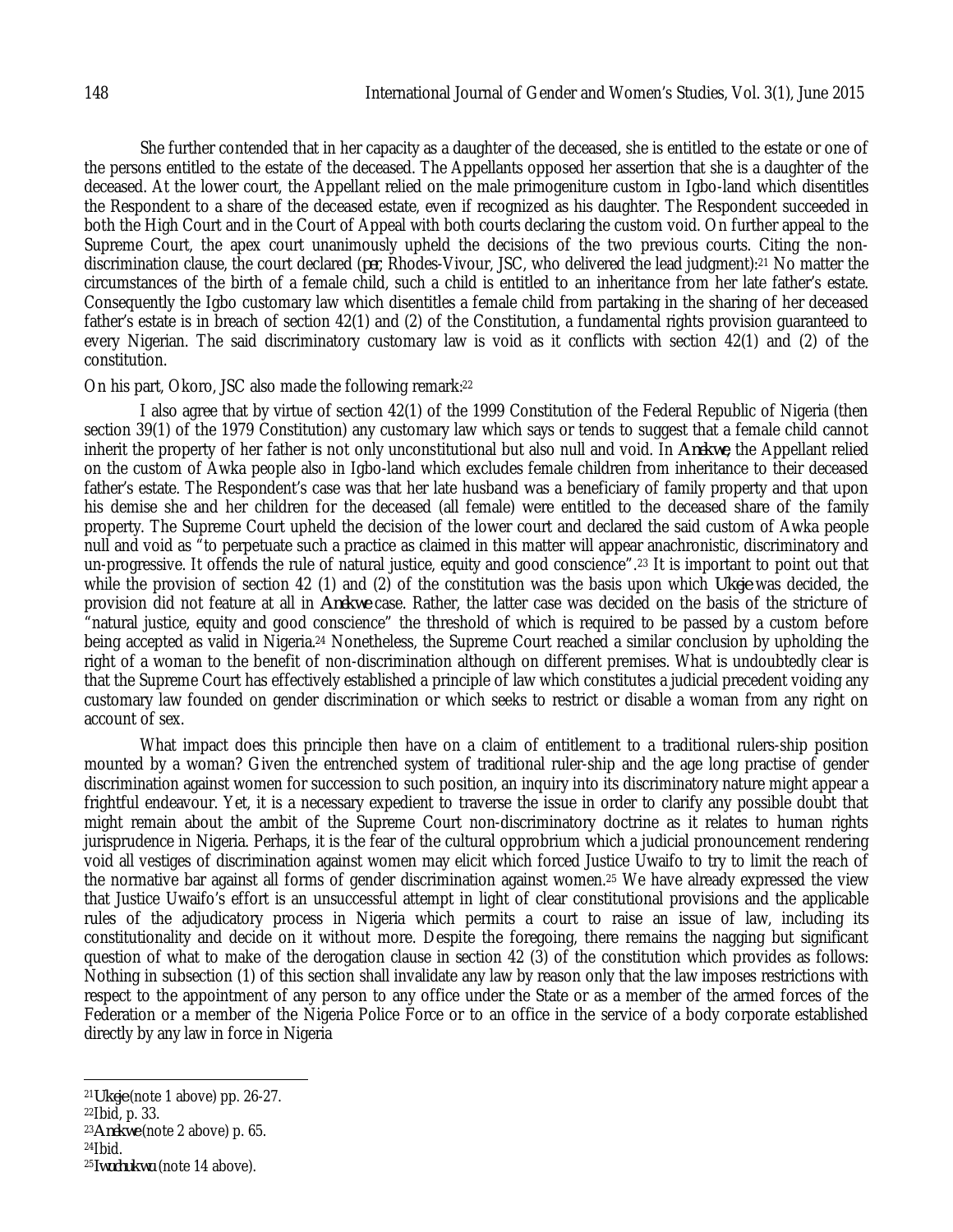#### Edoba Bright Omoregie 149

Does this derogation clause, for instance, preserve the entrenched system of gender discrimination for succession to traditional ruler position in Nigeria? Is a traditional ruler an appointee to an "office under the state" to be covered by the derogation clause? The clause seeks to preserve "any law" which violates the non-discrimination provision of section 42 (1) even where the law imposes "restriction" on appointment of any person to any office under the state". The constitution does not explain or define what constitutes "office under the state" and neither does the Interpretation Act do so. At best, section 318 (1) of the constitution interprets "office" only in relation to validity of an election which it says means "any office the appointment to which is by election under this constitution". Therefore, it is our view that traditional ruler position, not being an elective position or "office" under the constitution, is not envisaged as part of the offices referred to in the derogation clause. In point of fact, traditional rulers currently occupy titular positions and not "office under the state" even as the states do have the prerogative to recognize the position or refuse recognition. To secure such recognition, the position must be declared to exist by the relevant traditional body in accordance with the customary law of the affected community and such declaration becomes effective when approved by the state government. The state merely endorses what is already the accepted

In *Ndayako v. Dantoro<sup>26</sup>* the stool of the Emir of Borgu in Niger State of Nigeria became vacant. The state government directed that the position be filled. At the material time, there were three surviving kingmakers out of the total five required by Borgu customary law, but all three could form a quorum to select an Emir to fill the vacancy and they proceeded to do so, picking the Respondent as Emir. By the provision of the Chiefs (Appointment and Deposition) Law 1989 of the state, the approval of the state government was required to endorse the selection. Instead, the state government issued a fresh directive pursuant to a Law titled "Appointment and Deposition of Chiefs' (Appointment of Emir of Borgu) Order, 2000" reconstituting the body of kingmakers and appointing the certain persons as kingmakers in replacement of the two deceased kingmakers. The state government also directed that a second selection exercise be conducted with the three surviving kingmakers and the two new kingmakers participating. The second exercise was conducted and the Appellant emerged as the new choice. In its judgment affirming the decisions of the lower courts, the Supreme Court of Nigeria held that kingmakers have vested right in a chieftaincy stool (traditional ruler position); and also to take part in the selection or appointment of a successor to the stool in the event of a vacancy. Therefore, no amendment to the Chieftaincy Declaration where this vested right derives could be made to abrogate that right after it has accrued. The court annulled the second selection exercise and declared the first exercise lawful. The court also affirmed the Respondent as the rightful choice of the kingmakers in the first selection exercise.

customary law of the community. It cannot impose its will on the community or abrogate the right conferred on a

body to select or appoint a traditional ruler if that would undermine the customary law of the community.

The power of the state is therefore limited only to according recognition to an established customary law for succession to a traditional ruler title. To stress the point, section 2 of the Traditional Rulers and Chief's Edict of the defunct Bendel State (still applicable in Edo and Delta States of Nigeria) is relevant. In that section, a traditional ruler is defined as the traditional head of an ethnic unit or clan who is for the time being the holder of the highest traditional authority within the ethnic unit or clan and whose title is recognised as a traditional ruler title by the government of the state. As titular heads of their communities, traditional rulers do not exercise any state function beyond recognized customary matters, such as customary arbitration, conferment of chieftaincy titles and advisory function to government, where the traditional ruler title holder is a traditional ruler duly recognized to function in that capacity. Therefore, these functions cannot by any stretch of imagination translate a traditional ruler title to an office "under the state" to be covered by the derogation clause of section 42 (3) of the 1999 Constitution. Finally, it is our view that following the legal principle established in *Ukeje* and *Anekwe* cases, the prevailing customary law which restricts or disables a women from succession to the position of traditional ruler by reason only that she is such a person, is discriminatory and unconstitutional. The position taken by Justice Uwaifo in *Mojekwu v. Iwuchukwu* is unsupportable as it only seeks to pander to age-long customary law practises which at first encounter appear immutable but when confronted with the dictate of modern reality cannot be rationalized except on the strength of their intrinsic discrimination against women. Therefore where a traditional ruler position becomes vacant a woman who is otherwise disqualified simply because of her sex should be able to stake a claim.

 $\overline{a}$ 26[2004] 13 NWLR (Pt. 889) 187.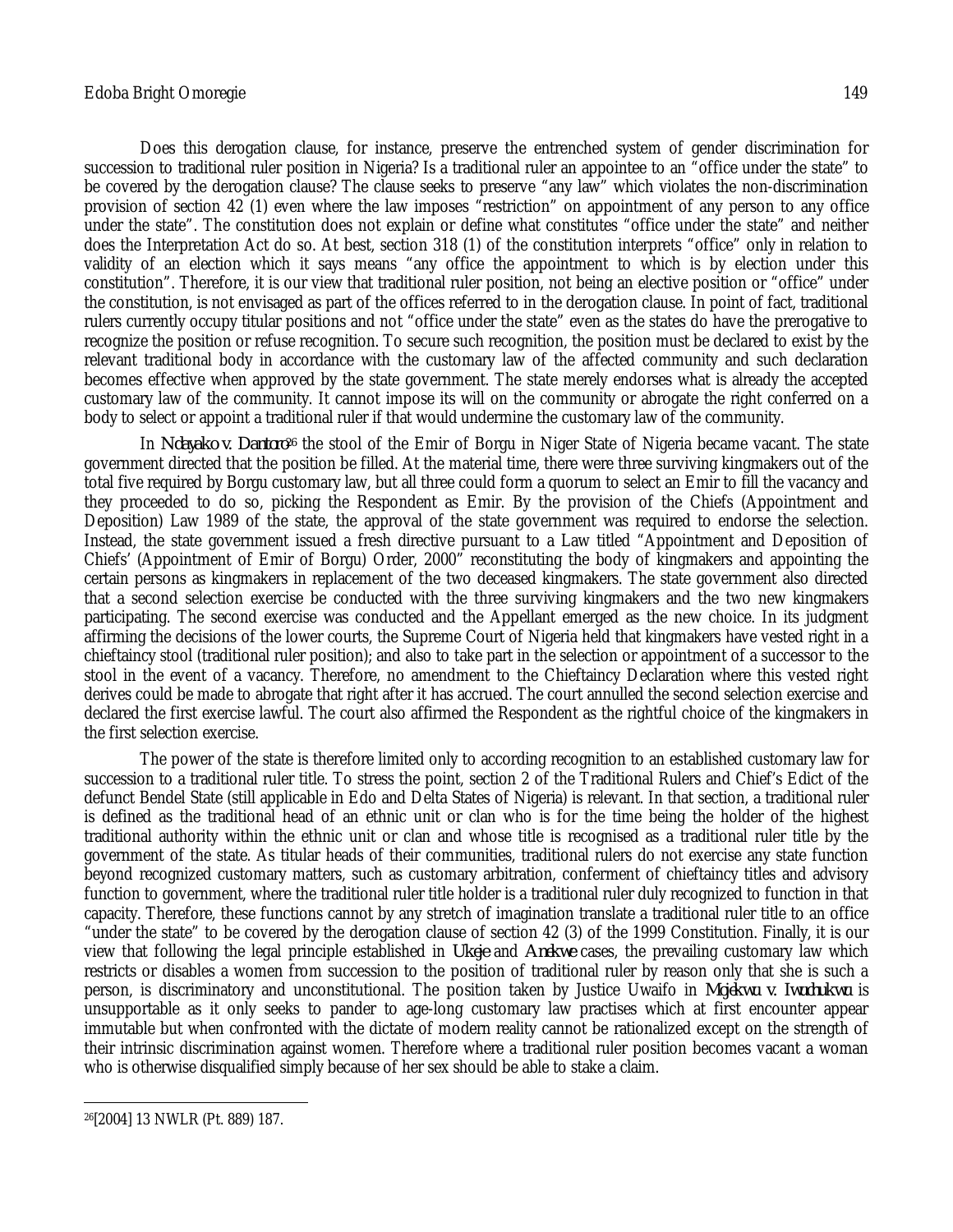This might go against the grain of the customary norm of the community, but this would not be the only time customary law practises have been struck down for failing the test of validity even where such customs were held by a vast majority of the affected communities to be sacrosanct. As the cases of *Ukeje* and *Anekwe* illustrate, many such offensive customs still exist even now in several communities across Nigeria, but their existence cannot be justified merely because they reflect the "fundamental custom and tradition" by which such communities run their native affairs, as Justice Uwaifo seems to suggest. Where they conflict with the constitution or are unable to scale the repugnancy huddle, as in the case of succession to traditional ruler position, their fate is inevitable. They "must fade out and allow equity, equality, justice and fair play to reign in the society."<sup>27</sup>

## **5. Conclusion**

In this paper, we examined the doctrine of the Supreme Court of Nigeria on the non-discrimination clause of the constitution. We further examined the court's doctrine of non-discrimination in the context of the repugnancy huddle which customary law is required to scale in Nigeria before being enforced as valid. We reviewed two judgements of the apex court which establish the current law on the issue of gender discrimination against the women folk and argued that the principle established in the two cases seems to have broad application even to those matters such as chieftaincy claims which did not feature at all in the cases. One of such matters is customary law for succession to traditional ruler title in Nigeria. We noted that in most, if not all communities in Nigeria, succession to traditional ruler-ship position is either by male primogeniture or by other means all of which are patrilinear and therefore discriminatory against women simply because of their sex. We further examined the derogation clause of the constitution and queried whether it has the effect of saving the patrilinear aspect of customary law for succession to traditional ruler title. Our conclusion is that the derogation clause, without more, cannot absolve that customary law from the fate of all other aspects of customary law which contravenes the constitutional prohibition against discrimination on ground of sex. Consequently, a customary law which restricts or disables a woman from succession to the position of a traditional ruler only on ground of sex when she otherwise qualifies on all other ground contravenes the non-discrimination clause of the constitution and cannot scale the huddle of statutory validity, being repugnant to natural justice, equity and good conscience; normative parameters which have been given a huge boost by the extant doctrine of the Supreme Court of Nigeria.

 $\overline{\phantom{a}}$ <sup>27</sup>Muhammad, Justice of the Supreme Court in *Anekwe* (note 2 above) p. 65.